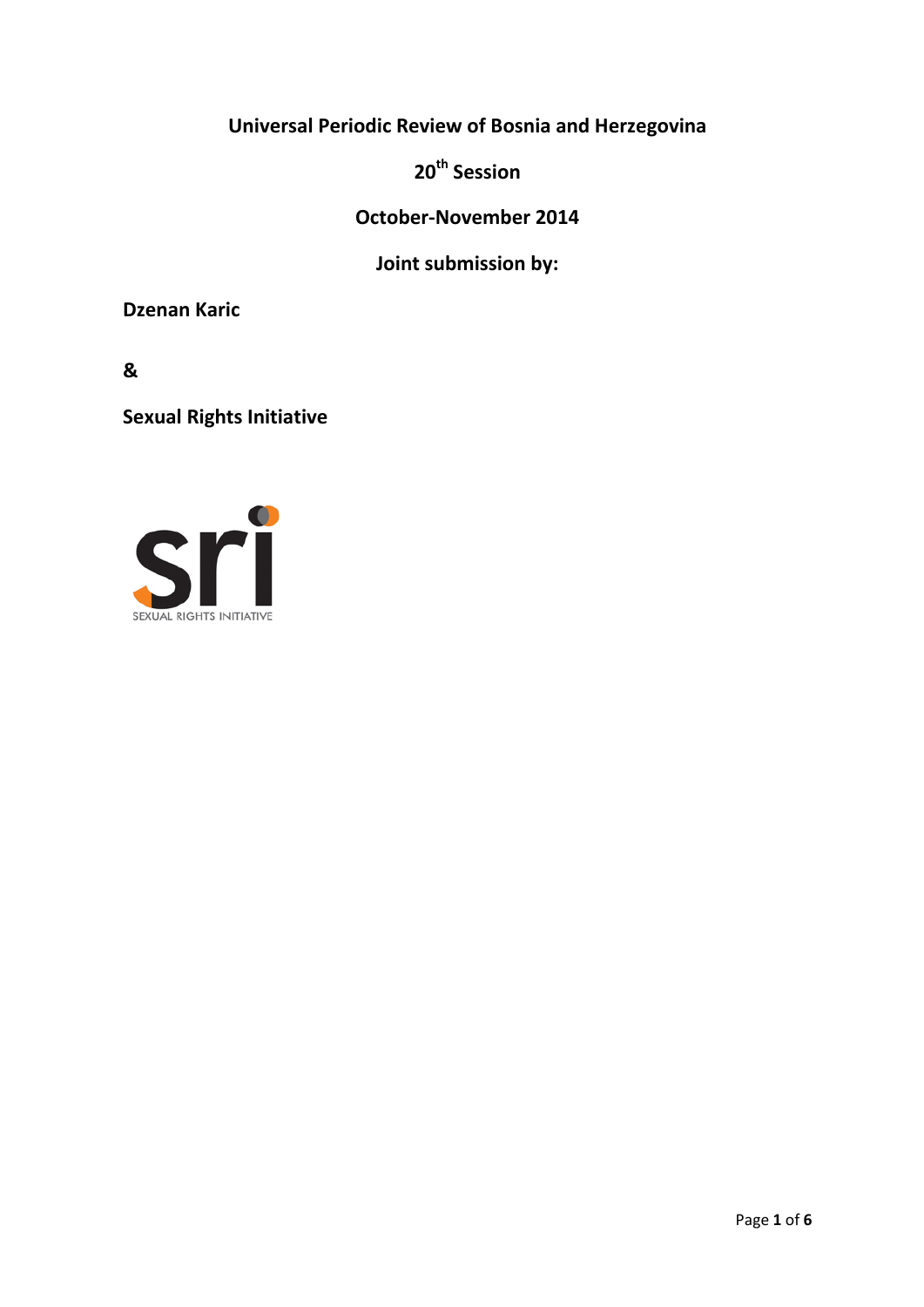# **Key Words: Sexual rights; sexual and reproductive health and rights, comprehensive sexuality education, contraception, youth friendly services.**

# **Executive Summary:**

1. This report is submitted by Dzenan Karic, a civil society activist for almost ten years and activist for sexual and reproductive health for the last three years, and the Sexual Rights Initiative<sup>1</sup>. The report contains recommendations for Bosnia and Herzegovina to comply with its international human rights obligations related to sexual and reproductive health and rights.

# **Recommendations received by Bosnia and Herzegovina during the first cycle of the UPR**

**2.** The only recommendation given to Bosnia and Herzegovina related to SRHR was provided by Brazil: "To take measures to guarantee effective access for women and girls to information and services regarding sexual and reproductive health." This recommendation was partially accepted by Bosnia and Herzegovina. Since 2010, some measures were undertaken by the Global Fund to fight Aids, Tuberculosis and Malaria (GFATM) program implemented in the country. Measures include providing access to sexual and reproductive health information and services to specific vulnerable groups like sex workers, injecting drug users, and youth. Beyond this, the United Nations Populations Fund (UNFPA) undertook cervical cancer prevention campaigns with support from local non-governmental organizations and the Public Health Institute, however, no specific activities beyond these were undertaken.

#### **Access to comprehensive sexuality education:**

3. Bosnia and Herzegovina ratified the UN Convention on the Rights of the Child (CRC) in 1993<sup>2</sup>, which covers and principally protects the needs of children. According to the CRC, all children have the right to access education, which supports their development and empowers them in their development to claim their human rights. Additionally, Article 24 of the CRC, says that:

1. States Parties recognize the right of the child to the enjoyment of the highest attainable standard of health and to facilities for the treatment of illness and rehabilitation of health. States Parties shall strive to ensure that no child is deprived of his or her right of access to such health care services.

2. States Parties shall pursue full implementation of this right and, in particular, shall take appropriate measures:

(b) To ensure the provision of necessary medical assistance and health care to all children with emphasis on the development of primary health care;

(e) To ensure that all segments of society, in particular parents and children, are informed, have access to education and are supported in the use of basic knowledge of child health and nutrition, the advantages of breastfeeding, hygiene and environmental sanitation and the prevention of accidents;

<sup>&</sup>lt;sup>1</sup> The Sexual Rights Initiative (SRI) is a coalition of organizations that advocates for the advancement of human rights in relation to gender and sexuality within international law and policy. The SRI focuses its efforts particularly on the work of the United Nations Human Rights Council, including its resolutions and debates as well as the work of the Universal Periodic Review mechanism and the system of Special Procedures. The SRI combines feminist and queer analyses with a social justice perspective and a focus on the human rights of all marginalized communities and of young people. It seeks to bring a global perspective to the Human Rights Council, and collaborates in its work with local and national organizations and networks of sexual and reproductive rights advocates, particularly from the Global South and Eastern Europe. The SRI partners are: Action Canada for Population and Development, Akahatá - Equipo de Trabajo en Saxualidades y Generos, Coalition of African Lesbians, Creating Resources for Empowerment in Action (India), Egyptian Initiative for Personal Rights, and Federation for Women and Family Planning (Poland).

<sup>2</sup> Official Gazette in Republic of Bosnia and Herzegovina, No.25, from 15.12.1993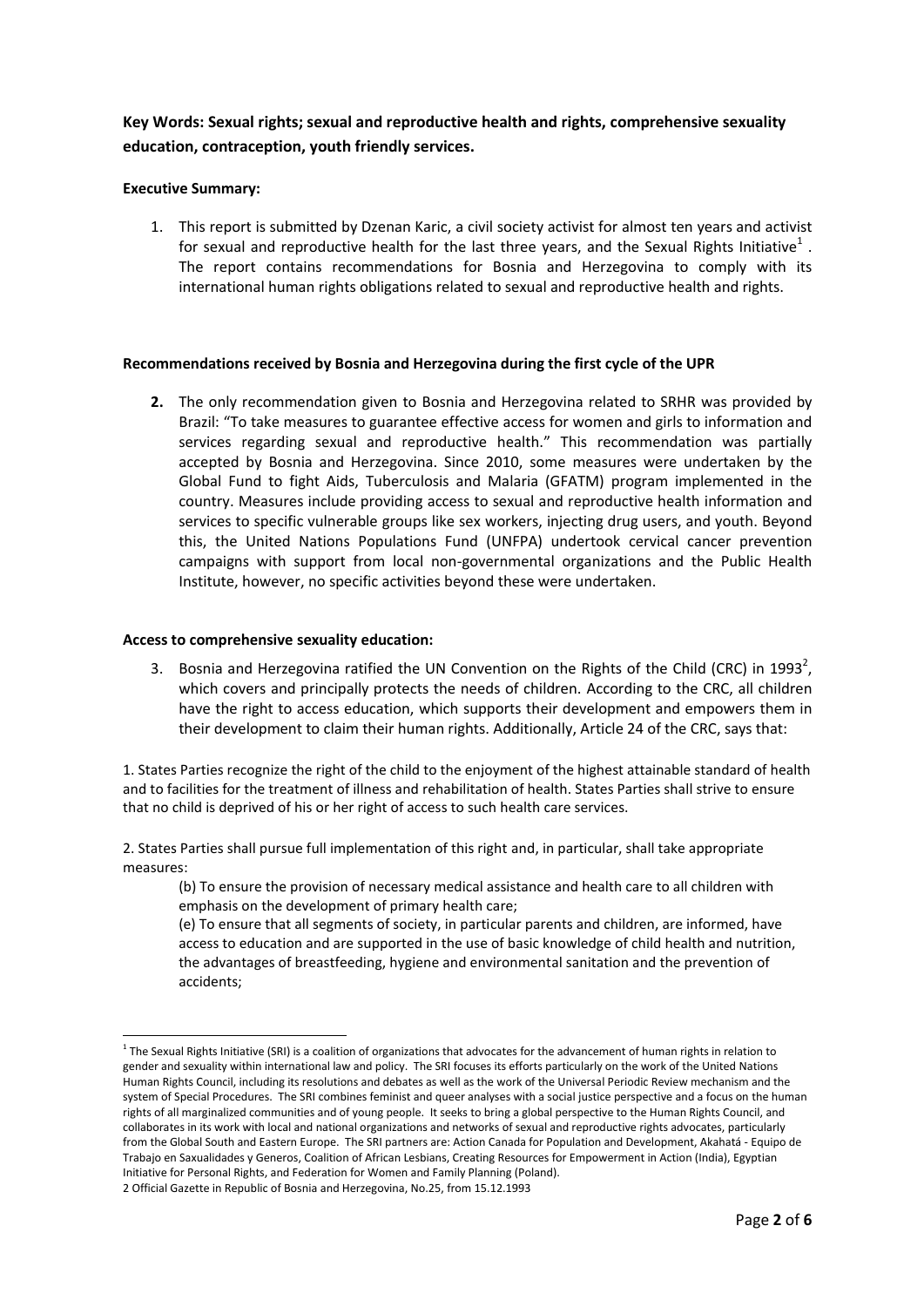(f) To develop preventive health care, guidance for parents and family planning education and services.

- **4.** The right to education also includes the right to sexuality education, being an integral and inseparable part of basic human rights. Comprehensive sexuality education, which must be rights-based, age-appropriate and evidence-based, provides children with the skills needed to enable them to make informed, self-determined choices regarding their sexual life, free of coercion, discrimination and violence.<sup>3</sup>
- **5.** In Bosnia and Herzegovina, there is unequal access to comprehensive sexuality education (CSE). There is no national law that guarantees access for all children and adolescents to CSE, at school, through a standardized curriculum. As a result, there are no quality standards implemented nationwide. The reality is that there are many types of CSE that vary from political entity to political entity (Federation of Bosnia and Herzegovina and Republic of Srpska) from canton to canton (in Federation of Bosnia and Herzegovina there are 10 cantons) and even from sschool to school.
- 6. In many schools teachers do not even interact with their students on the topic. The topic itself is often presented within the Biology class and covered only by several hours and only in specific grades. In some cases, teachers simply transfer basic information, while at other schools, professionals in sexuality education, peer educators from various nongovernment organizations (sometimes in cooperation with teachers) provide **comprehensive** sexuality education (that integrate issues such as: sexual orientation, negative gender norms, relationships, gender identity and abortion, among others).
- **7.** Adolescent and young people's lack of access to standardized CSE has, for years now, contributed to a general lack of knowledge on how to prevent unwanted pregnancies, effectively use modern methods of contraception and prevent sexually transmitted infections, among other issues related to sexual and reproductive health. While there is no coherent and comprehensive official statistical data regarding the number of unwanted pregnancies or performed abortions, the latest statistics presented by the Ministry of Family, Youth and Sport of the Republic of Srpska show that the number of registered abortions between 2004 and 2012 was 9,000 and that there were 152 adolescent pregnancies. However, the actual number is presumably higher given that this data comes from public health institutions, which may be underreporting. The most frequent category of women performing an abortion are those between the age 21 and 25 (49%), and the ages of 18 to 20 (20%). Latest data presented in December 2013 by the Public Health Institute of the Federation of Bosnia and Herzegovina shows an increase of registered people living with HIV. In 2013 22 new HIV infections are registered and total of 245 HIV positive cases. Again, this is the number of those registered and the real state is much higher.
- **8.** Beyond the absence of a standardized curriculum, sexuality education curriculums are ethnically divided throughout the country. This is mainly due to the lack of a coherent national educational system, with a clear division of roles and responsibilities. This has led to the establishment of three official curriculums in the country, with each of them treating the same topic differently. Differences between curriculums often occur along ethnic lines. Depending on the majority ethnicity in the respective canton (Bosnian Croats or Bosniaks) the curriculum varies. Religious communities (Orthodox, Catholic and Muslim) have a very strong influence on the political agenda. This is especially characteristic in the Cantons with Catholic majority. For example, the sexuality education curriculum in Sarajevo Canton strongly avoids the term 'sexual' and uses only the term 'reproductive' and does not discuss sexual orientation.

 $\overline{a}$ 

<sup>3</sup> World Health Organization WHO: "Sexual health is a state of physical, mental and social well-being in relation to sexuality. It requires a positive and respectful approach to sexuality and sexual relationships, as well as the possibility of having pleasurable and safe sexual experiences, free of coercion, discrimination and violence".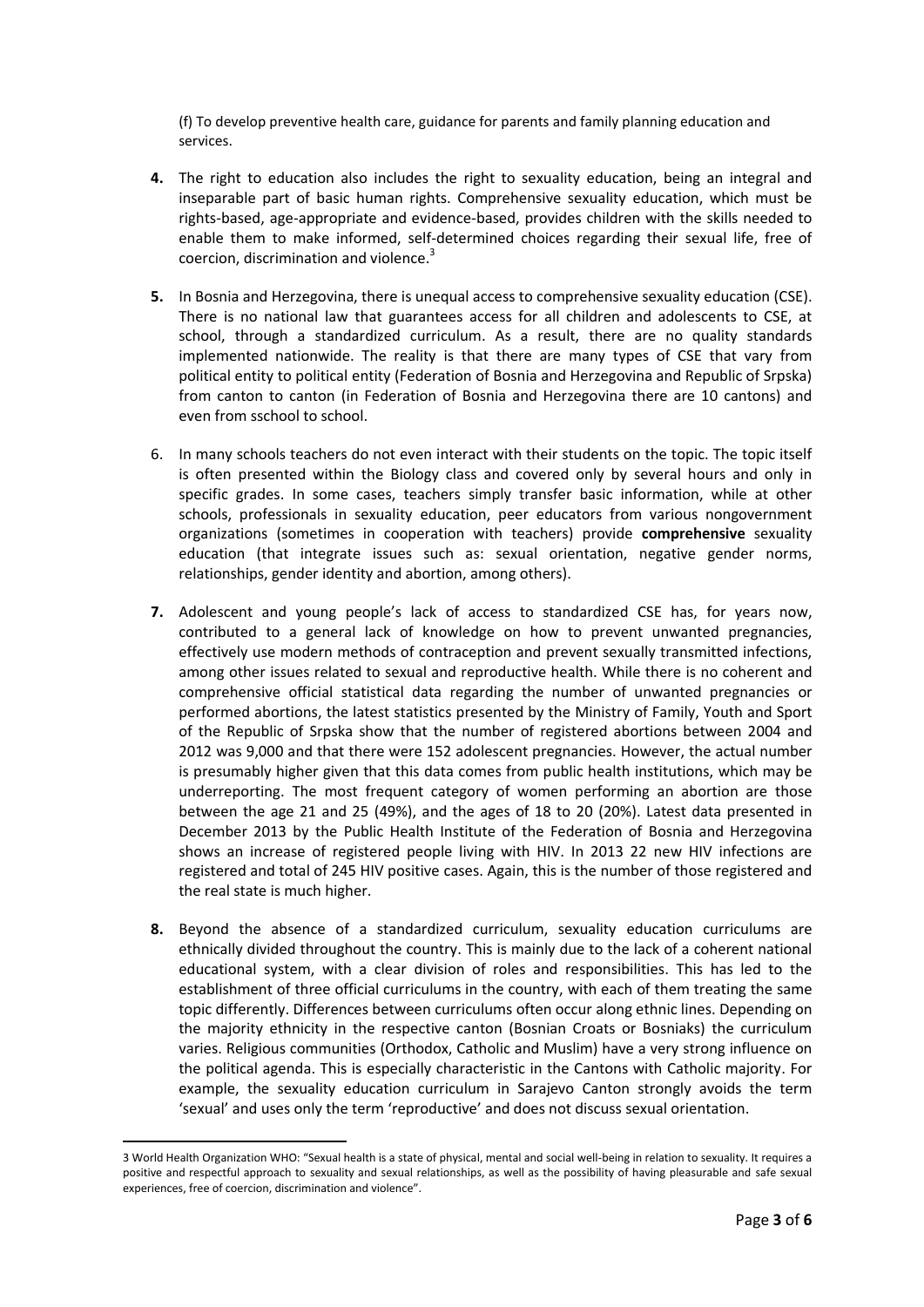- 9. In response to the lack of a national curriculum and standards, in 2012 the Association for Sexual and Reproductive Health XY, in collaboration with two entity ministries for health and education (In Republic of Srpska and in Federation of Bosnia and Herzegovina), financed (via funding from the GFATM) the establishment of a working group to develop a curriculum on 'Healthy Life Styles.' The proposed curriculum included a separate topic on sexual and reproductive health. A Handbook for teachers and Guide for students was developed in both entities. In the Republic of Srpska these materials are being tested in a pilot program in several schools while in Federation of Bosnia and Herzegovina only Canton Sarajevo. Despite this initiative, the Government has yet to adopt nation-wide sexuality education curriculum.
- 10. Following a public hearing, the Constitutional court of the Federation of Bosnia Herzegovina in 2012 mandated the Ministry of Education, Science and Youth of the Canton Sarajevo to adhere to adjustments made to the Law on Education in Elementary Schools<sup>4</sup> which created the conditions for the introduction of a new, alternative curriculum to be introduced in September 2013. This included the introduction of a new subject on Healthy Life Styles for elementary schools in Canton Sarajevo. While this is an important step made in post-war Bosnia and Herzegovina related to sexuality education, it is also discriminatory on the basis of geographic location as only children attending school in the Canton Sarajevo have their right to access comprehensive sexuality education, while those in the remaining Cantons continue to have their rights violated. This decision, while signaling a step towards a nation-wide standardized approach to sexuality education, leaves nine cantons with outdated curriculums with weak approaches to addressing the topic sexual and reproductive health and rights. Further, the introduction of this new curriculum lies entirely upon each canton's Ministry of education, which is known to be influenced by conservative religious and ethnic communities.

# **Recommendations:**

- 11. Enact new nation-wide legislation guaranteeing young people and adolescents' equal access to non-discriminatory comprehensive sexuality education, at all levels, in all Cantons.
- 12. Develop, together with professional associations, educational institutions (i.e. by canton's ministries for education and that of entities i.e. Ministry of Education and Culture of Republic of Srpska) and representatives of civil society organizations, a strategy to efficiently implement, monitor and evaluate, a new nation-wide, standardized comprehensive sexuality education curriculum.
- 13. Provide additional training and sensitization for teaching staff engaged in educational process related to new curriculum Healthy Life Styles in Canton Sarajevo, and throughout the country.

# **Access to reproductive health services:**

14. Sexual and reproductive health is an integral part of the right to enjoy the highest attainable standard of physical and mental health. The Constitution of the Federation of Bosnia and Herzegovina defines basic stipulations on the provision of human rights and freedoms and for the protection of those rights and freedoms. The Law on Health Protection<sup>5</sup> defines vested [rights](http://eudict.com/?lang=engcro&word=vested%20rights) to accessible health service, standard quality and equal content; while the Law on Health Security<sup>6</sup> guarantees the right to comprehensive health care related to pregnancy and motherhood and access to medicaments and medical apparatus. Stipulations from the Law on the Family in Federation of Bosnia and Herzegovina<sup>7</sup> guarantees the right to have a family,

 $\overline{a}$ 4 ("Official Gazette of Canton "No. 1/96, 2/96 - correction, 3/96 - correction, 16/97, 14/00, 4/01 and 28/04)

<sup>&</sup>lt;sup>5</sup> "Official Gazette of Federation of BiH" No.46/10

<sup>6</sup> "Official Gazette of Federation of BiH" No. 30/97, 7/02 i 70/08

<sup>7</sup> "Official Gazette of Federation of BiH" No. 35/05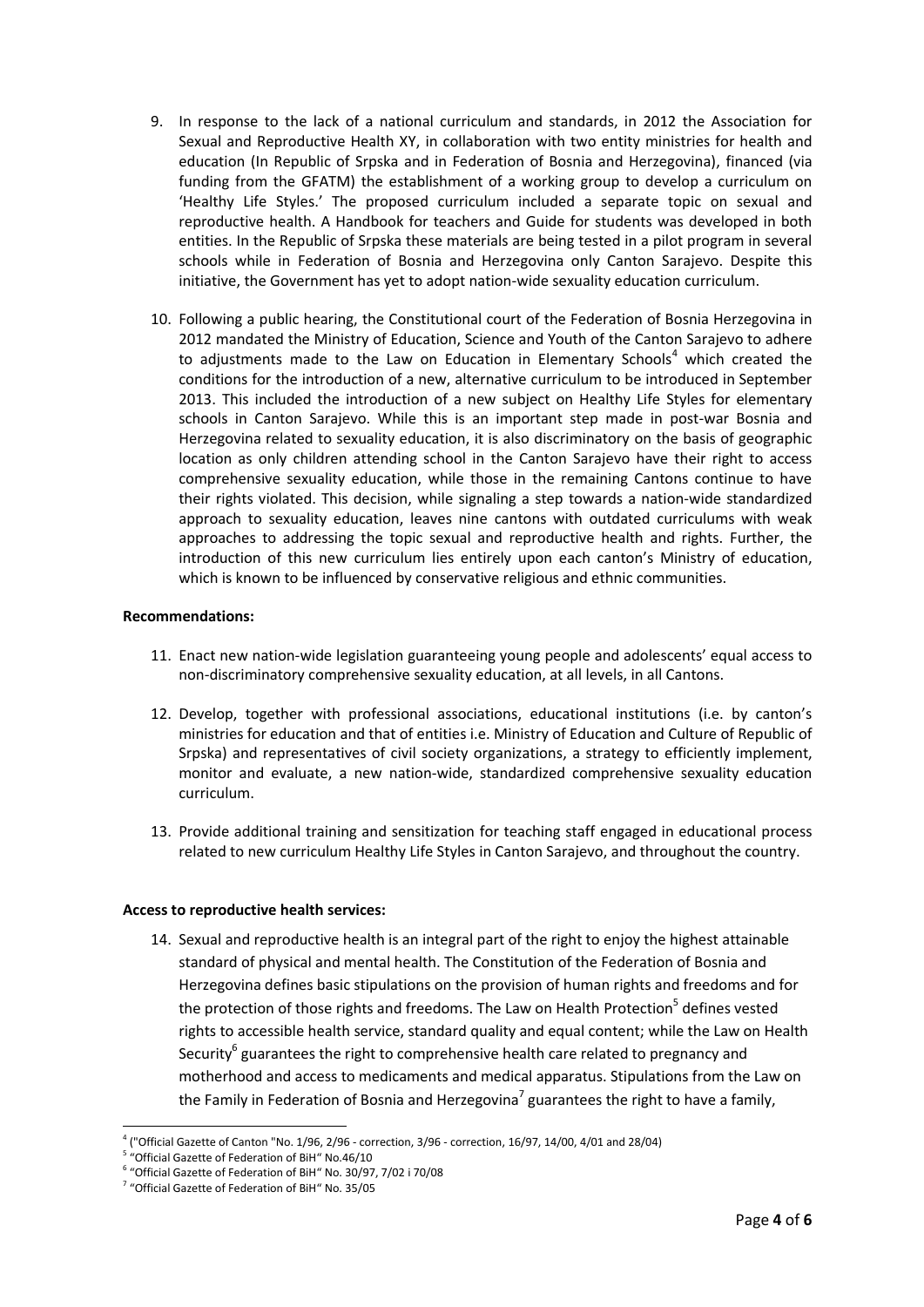children's right and parental rights. The Healthcare Law 8 reads that every citizen is entitled to have healthcare respecting the highest possible standards of human rights and values, that is, that they are entitled to physical and psychological integrity and safety of their personality, as well as to respect for their moral, cultural and religious beliefs.

- 15. In Bosnia and Herzogovina, there are three major political and legal jurisdictions: the Federation of Bosnia and Herzegovina, Republic of Srpska (political entities) and Bosnia and Herzegovina (national state government). In 2010, the entity government of the Federation of Bosnia and Herzegovina adopted the 'Strategy for Improvement of SRHR (2010-2019).' The entity government of Republic of Srpska in 2012 adopted the 'Policy for Improvement of SRHR (2012-2017)'. Both documents do not vary significantly from one another. Both the Strategy and Policy clearly state the role of youth friendly health centers in the implementation of activities and objectives related to family planning, prevention of sexually transmitted infection including HIV, the promotion of sexual and reproductive health and rights, among other issues. The documents contain realistic analyses of the present situation of SRHR in Bosnia and Herzegovina and respective action plans are based upon these analyses. Unfortunately, neither document has been implemented. . This is in part due to a lack of political will and nonexistent or varying budgets of the two entities.
- 16. Despite these policies and strategies, access to family planning is limited. It is not readily available to vulnerable groups or the general population. Contraception must be paid for out of pocket (i.e. privately paid). In the entity of the Federation of Bosnia and Herzegovina, Article 5 stipulation 2 from the Law on Medicaments<sup>9</sup> and the Resolution on the List of Medicaments, requires health insurance providers to provide medicines according to the prices provided by this list. The Federal list does not contain a single contraceptive method, including hormonal. This means that all forms of contraception are to be paid for out of pocket. Similarly, in the Republic of Srpska, the List of Medicaments as specified by Article 48 of Law on Health Insurance $^{10}$  and Article 17 from the Statute of Health Insurance contains only one form of contraceptive that is free of charge.
- 17. Removing affordable access to a range of modern methods of contraception violates the right to health, specifically individuals sexual and reproductive rights through the removal of their ability to prevent unwanted pregnancies and the decision of when to have children. According to the latest report of the World Bank, 57,9% of young people in Bosnia and Herzegovina are unemployed.<sup>11</sup> According to the latest estimates given by Viennese Institute for International Economic Studies the overall unemployment rate in the region is the highest in Bosnia and Herzegovina, at 28%.<sup>12</sup> This makes it very difficult for young people, in particular, to access affordable modern methods of contraception. Limiting access to modern methods of contraception is also discriminatory against women in that those most likely to access hormonal contraception are women; and women are less likely to be economically independent as compared to men and therefore less able to afford to pay for the contraceptive method of their choice out of pocket.

 $\overline{a}$ 

<sup>&</sup>lt;sup>8</sup> "Official Gazette of the Republic of Srpska" No. 106/09

 $^9$  "Official Gazette of Federation of Bosnia and Herzegovina" No. 109/12

 $10^{10}$  "Official Gazette of the Republic of Srpska" No. 18/99, 51/01, 70/01, 51/03, 57/03, 17/08, 1/09 and 106/09

<sup>11</sup> http://www.radiosarajevo.ba/novost/116112

<sup>12</sup> http://www.slobodnaevropa.org/content/nezaposlenost-u-bih-se-otrgla-kontroli/24657765.html